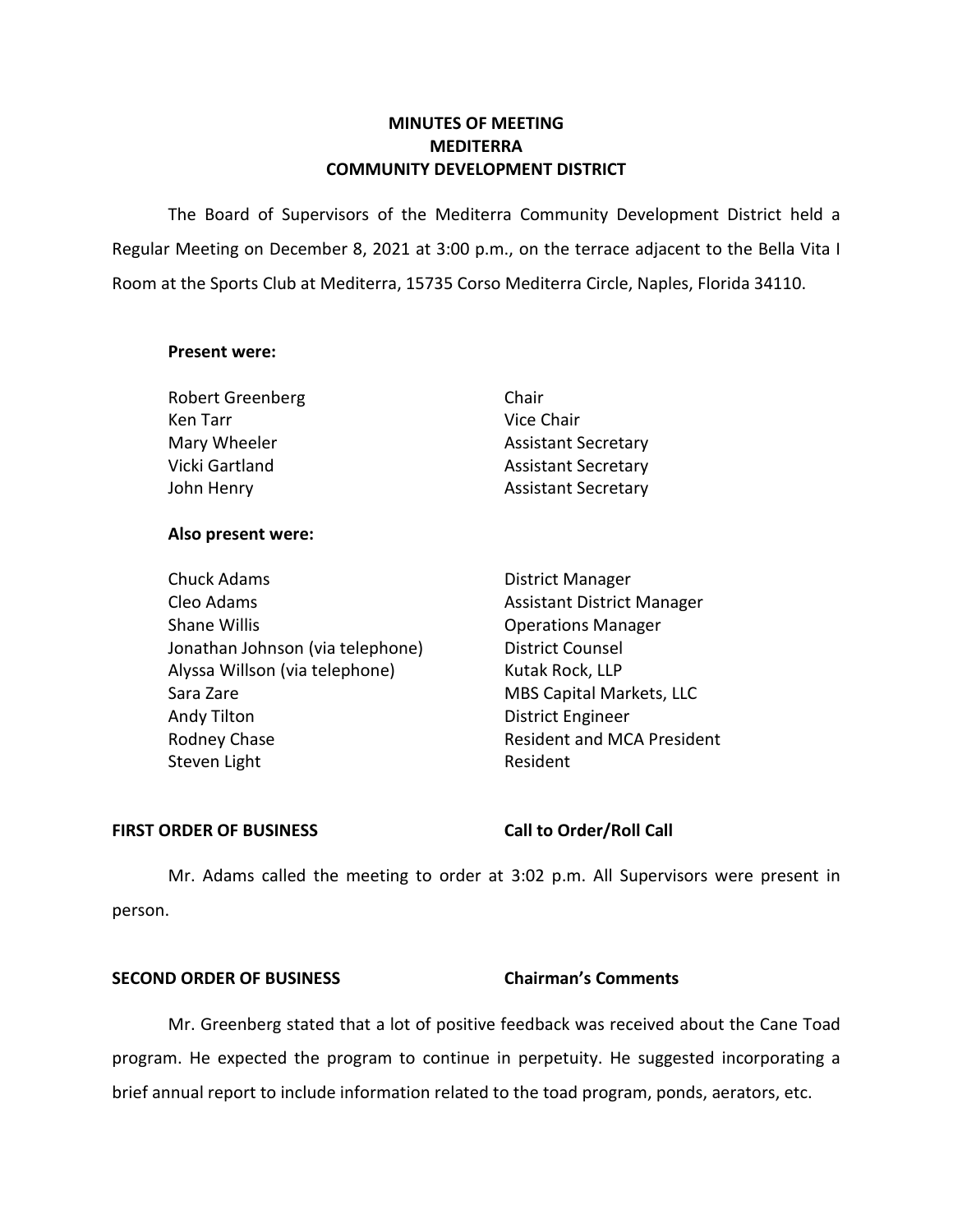Mr. Adams suggested releasing the report during the first quarter of the calendar year to reach as many residents as possible such as in January or February. The consensus was that a report would be sent via e-blast and included in a newsletter. Mr. Greenberg suggested that Staff send him a draft to be reviewed by the Board. He felt that topics should be top-level and should inform property owners about what the CDD is doing. The consensus was to include programs completed and upcoming programs such as the toad program, the contingency fund, the wild fire program, etc.

Mr. Greenburg stated his term ends in 2024 and it would be his last. He felt that it is important to attract new Board Members.

# **THIRD ORDER OF BUSINESS Presentation: Padova-Frescott Drain Issues on Club Property**

Mr. Tilton referred to "Area Drainage maps" and discussed the following features that were changed from the original plan in the southwest portion of the CDD:

 $\triangleright$  The outfall pipe stops at the boundary, but the original plan called for it to extend to the west and then south again. Apparently, because it worked fine without additional piping the decision was made to stop at the boundary to save money. It has functioned properly without the extension.

 $\triangleright$  The drainage from Lake 57 was originally proposed to go East and then South and then into Lake 23 but it was built differently. One was not built and a connection was built across the golf course so the water from Lake 57 takes a different route to Lake 23. All piping in the area in question is owned and maintained by either the MCA or The Club.

Discussion ensued regarding the area drainage maps, the pipes, original and actual designs and ownership of the pipes. Mr. Tilton stated he was unsure of the original intention when the plan was designed, but none of the pipes in the area in that portion of the system are owned by the CDD. Mr. Greenberg asked who would be responsible if flooding occurs due to blockage. Mr. Tilton stated he was unsure but the matter must be addressed because some pipes are on MCA property and some are on The Club's property.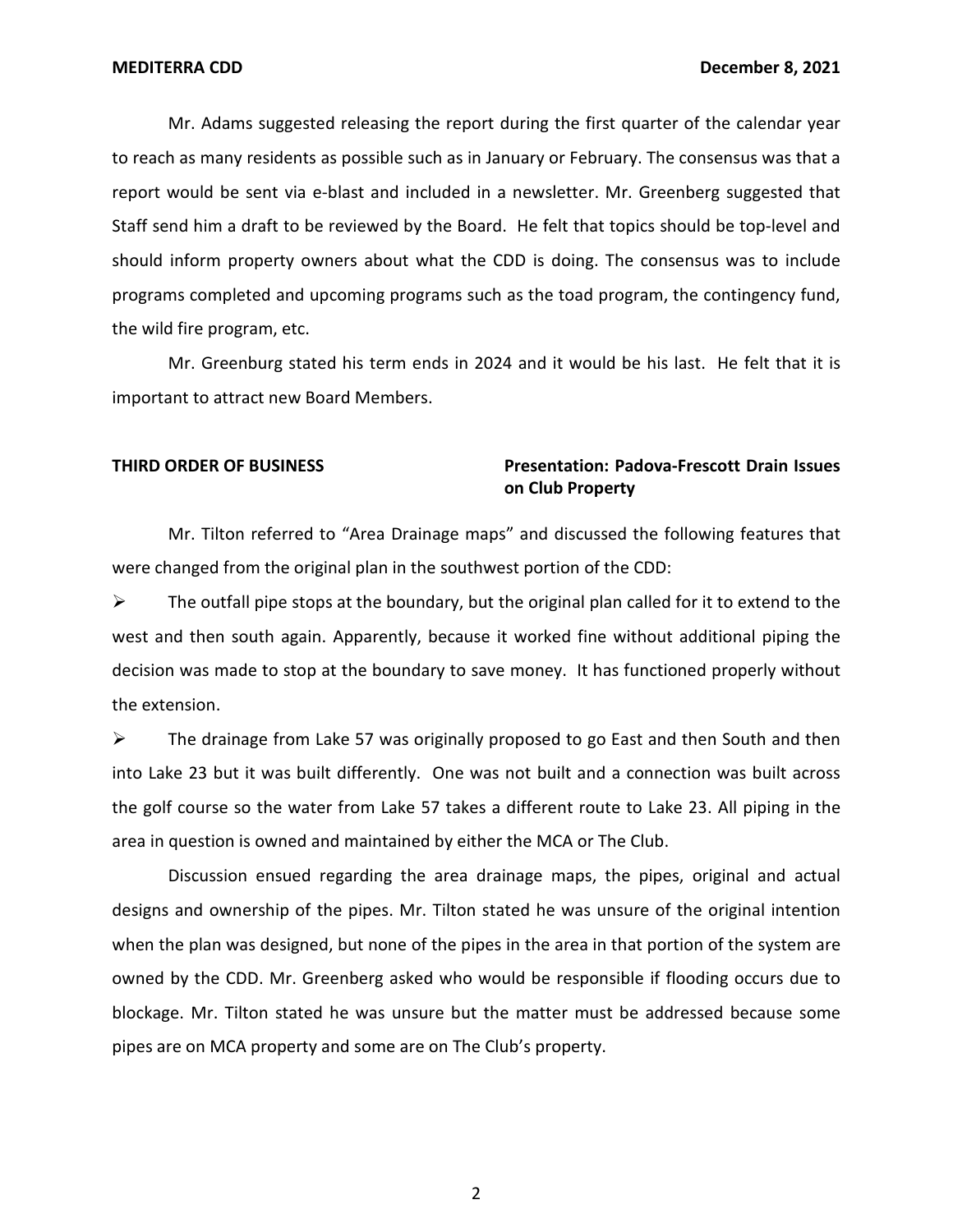Mr. Greenberg suggested that since the CDD maintains all of the other pipes, outfall structures and ponds, there is a need for a Maintenance Agreement with all stakeholders allowing the CDD to take responsibility for managing repairs and maintenance and giving the CDD the ability to charge the expenses back to the entity that owns the pipes. Mr. Johnson suggested he could formulate a draft proposal.

Discussion ensued regarding why the CDD does not own the pipes. Mr. Tilton stated he was unsure. He noted that given the system's structure, the CDD owned pipes have other means of moving water if necessary.

The consensus was that all of the pipes in question should be incorporated into the CDD's maintenance, inspection and repair program.

District Counsel and Staff were directed to draft an agreement for the Board to review.

Mr. Adams asked Mr. Tilton if he could provide a new CAD file or cleaner exhibits. Mr. Tilton stated the PDFs displayed were from the CDD website. He may have CAD files for a portion of the project but not the entire project. Discussion ensued regarding other pipes not inspected by the CDD. The consensus was that there are hundreds of sections of pipe the CDD does not inspect. Mr. Greenberg noted that some HOAs perform their own inspections. Asked if clogged pipes would contribute to water retention, Mr. Tilton stated clogs would stop local water from flowing to the pond. In the vicinity of the blockage, water would only flow one way.

Resident Steven Light described water accumulation on his property where the ground has settled and the drain inputs are above the ground level. He expressed his opinion that regardless of the pipes, there would be ponding until the ground is re-graded. A Supervisor stated the property in question is owned by The Club. Mr. Light stated The Club did extensive re-grading on its property behind his property and he installed grass which relieved the issue. He suggested moving the out of bounds markers by 20' would resolve the issue of people walking through the area that accumulates water during heavy rains.

Resident and MCA President Rodney Chase stated while inspecting the quality of drainage on MCA property in the area, he observed a lot of water accumulation. He also observed the situation Mr. Light described as very close to the southern border. He felt that was not a natural drainage area, even though it should be. He agreed that the area needs some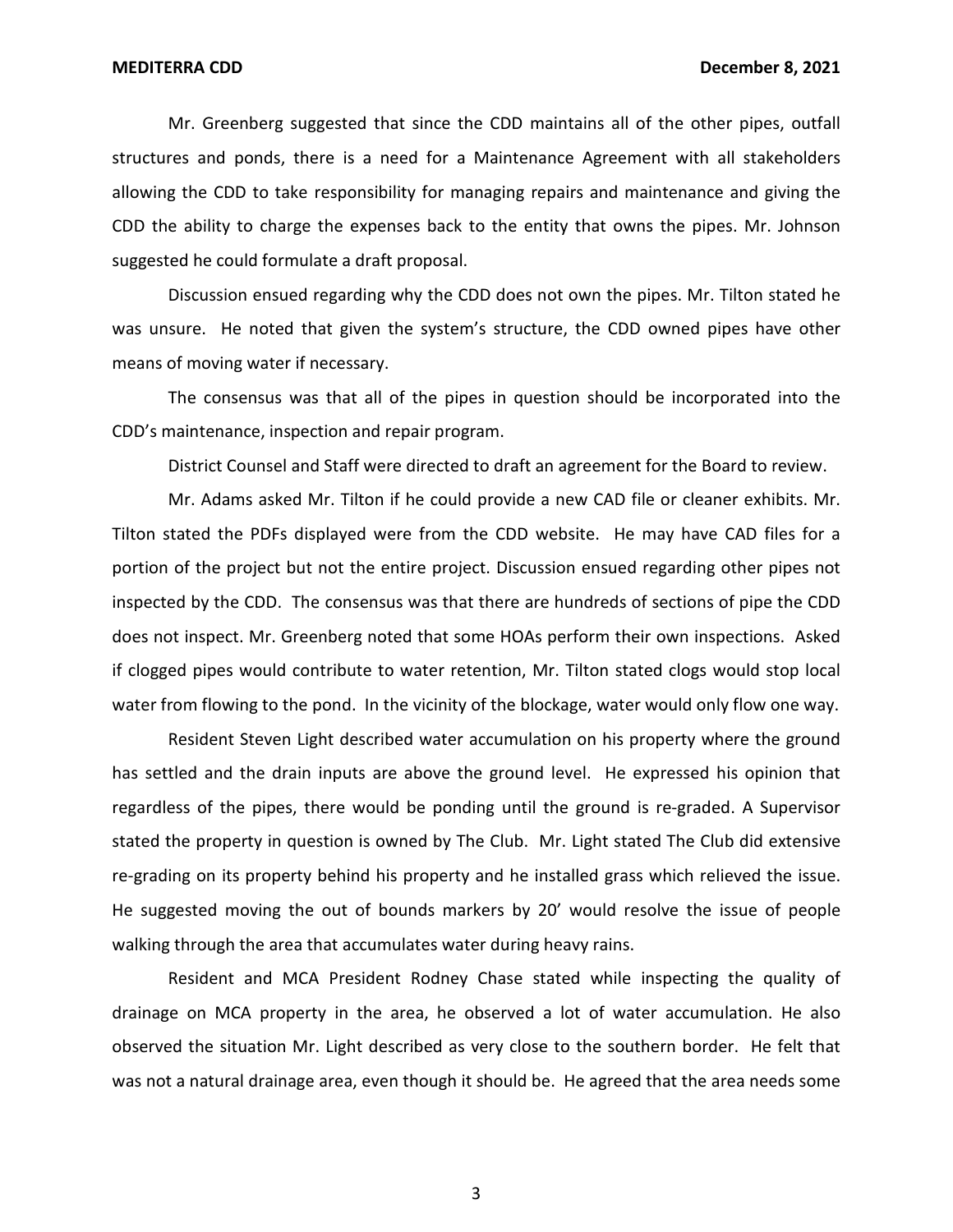work and investment. He felt that the community would be much better served if the CDD could own the infrastructure. Mr. Greenberg concurred. Mr. Chase believed that The Club's management would agree. Mr. Greenberg stated he would need a means to facilitate an agreement between the MCA, CDD and The Club. If the CDD assumes responsibility for repairs, the cost would become part of Operating Expenses assessed via the tax bill. Mr. Chase stated he would be happy to initiate the discussion. Mr. Greenberg suggested the MCA continue discussions with The Club and asked Mr. Chase to inform both entities that the CDD is amenable. The consensus was not to assume responsibility for pipes managed by individual HOAs. Mrs. Adams stated she would work with MRI to assess the issue.

Ms. Wheeler asked if any other pipes in Mediterra that run from one pond to another have not been inspected. The consensus was that those pipes are inspected annually as they are already designated as the CDD's responsibility. Discussion ensued regarding the exhibits on which pipes managed by entities other than the CDD were shown in red; additional pipes for which the CDD would assume responsibility would be shown in black. Mr. Greenberg noted that a precedent would be set in this instance, but there is an immediate need and with multiple stakeholders, this was the most sensible solution. He stated that the goal was to perform any work required to fix and maintain the area.

Mr. Tilton discussed considerations regarding the inspection of the area to be performed by MRI. He would email his suggestions regarding MRI's inspection to Mrs. Adams.

# • **Update: Installation of East Gate**

Mr. Tarr inquired about three large structures adjacent to Veterans Memorial Boulevard he observed on the east side of Mediterra that seemed to line up with drains on the map. Mr. Tilton stated that water from that portion of the Veterans Memorial Boulevard Right-of-Way (ROW) was permitted to discharge after storage, attenuation and water quality treatment into CDD lakes, then across to Livingston and out through the outfall to the northeast corner of Imperial Golf Estates. Mr. Tilton stated the pipes would be added to the map when it is updated. Mr. Tilton stated the overflow drainage was designed for a four-lane highway and currently there are only two lanes. The possible addition of an exit on I-75 and future expansion of Veterans Memorial Boulevard were discussed.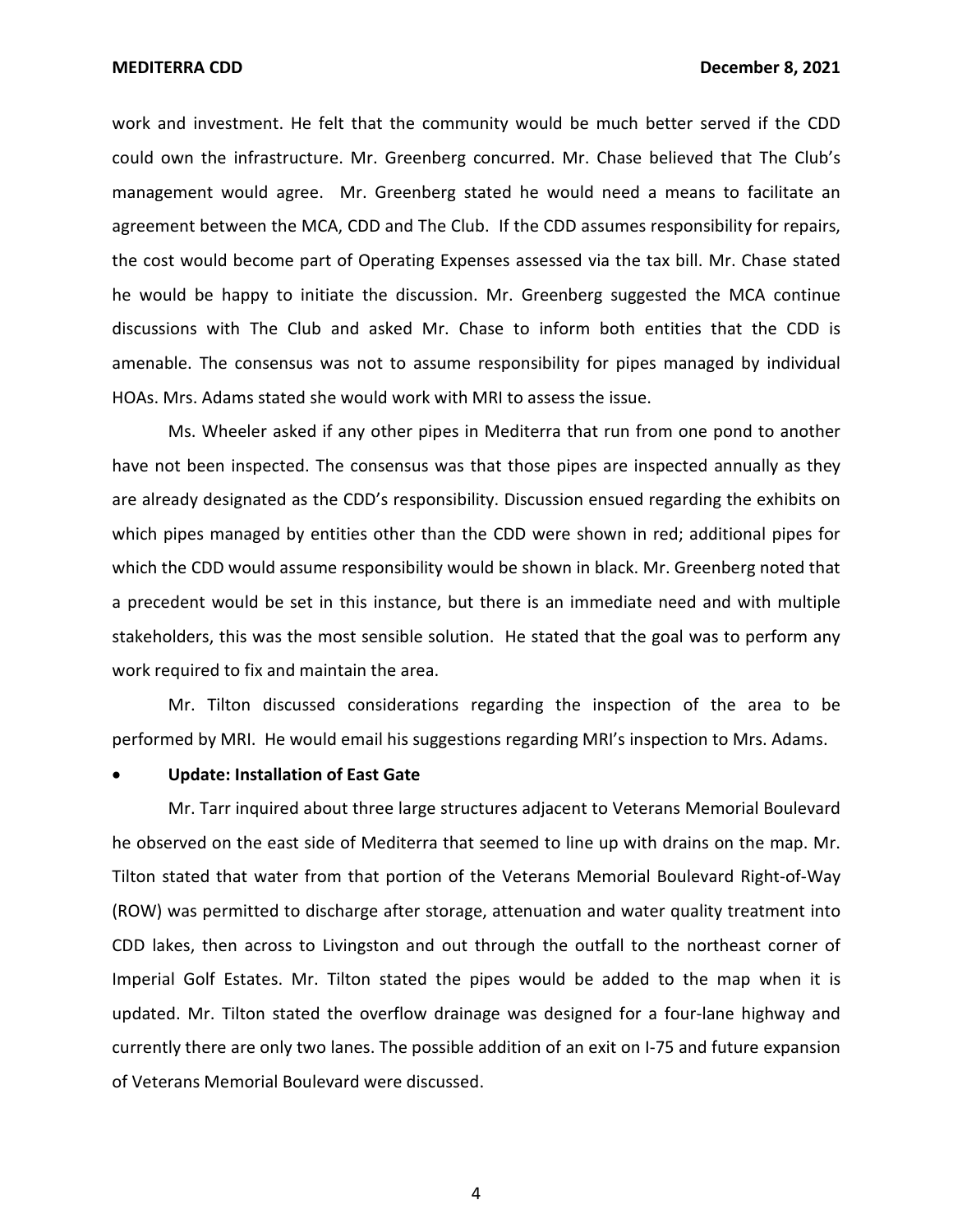Mr. Chase stated he was advised that the County intends to complete the junction between Veterans Memorial Boulevard and Livingston as a full four-way intersection and that any new Mediterra exit gate would need to be approved before Easter.

Mrs. Adams would forward information received from Mr. Tilton to Passarella and Associates to have the map updated.

#### **Update: Lake 74 Permit FOURTH ORDER OF BUSINESS**

#### • **Notice of Action**

Mr. Tilton stated an extension until February 2027 was granted. Mrs. Adams stated it was included in the Key Activity Dates. Mr. Adams stated the required public notice was prepared and was in the process of being published. Mr. Tilton stated that Ms. Willson was able to include the latest extension and the previous permit action in one notice, saving the CDD several hundred dollars.

 **Underwriting Services with MBS Capital FIFTH ORDER OF BUSINESS Consideration: Agreement for Markets, LLC** 

Mr. Greenberg recalled discussions about potentially refinancing of the Series 2021 bonds and stated that at the last meeting, he was under the impression that the cost of refinancing could be offset by the savings. Mr. Adams introduced Ms. Sara Zare of MBS Capital Markets, LLC (MBS) and she would address the issue.

Ms. Zare presented the Investment Banking Agreement that would engage her firm at no cost and give her permission to speak to the Board about the funding. The contract may be terminated should the CDD choose not to proceed with funding or choose not to proceed with her firm. The CDD would not incur a fee until there is an actual refinancing.

Mr. Adams stated that Ms. Zare has a presentation for the Board. Mr. Tarr read Action Item 15 and asked why it was not completed. Mr. Greenberg stated that Mr. Adams was not able to do what Action Item 15 asked him to do. Because of Rule G-17, Ms. Zare must do it but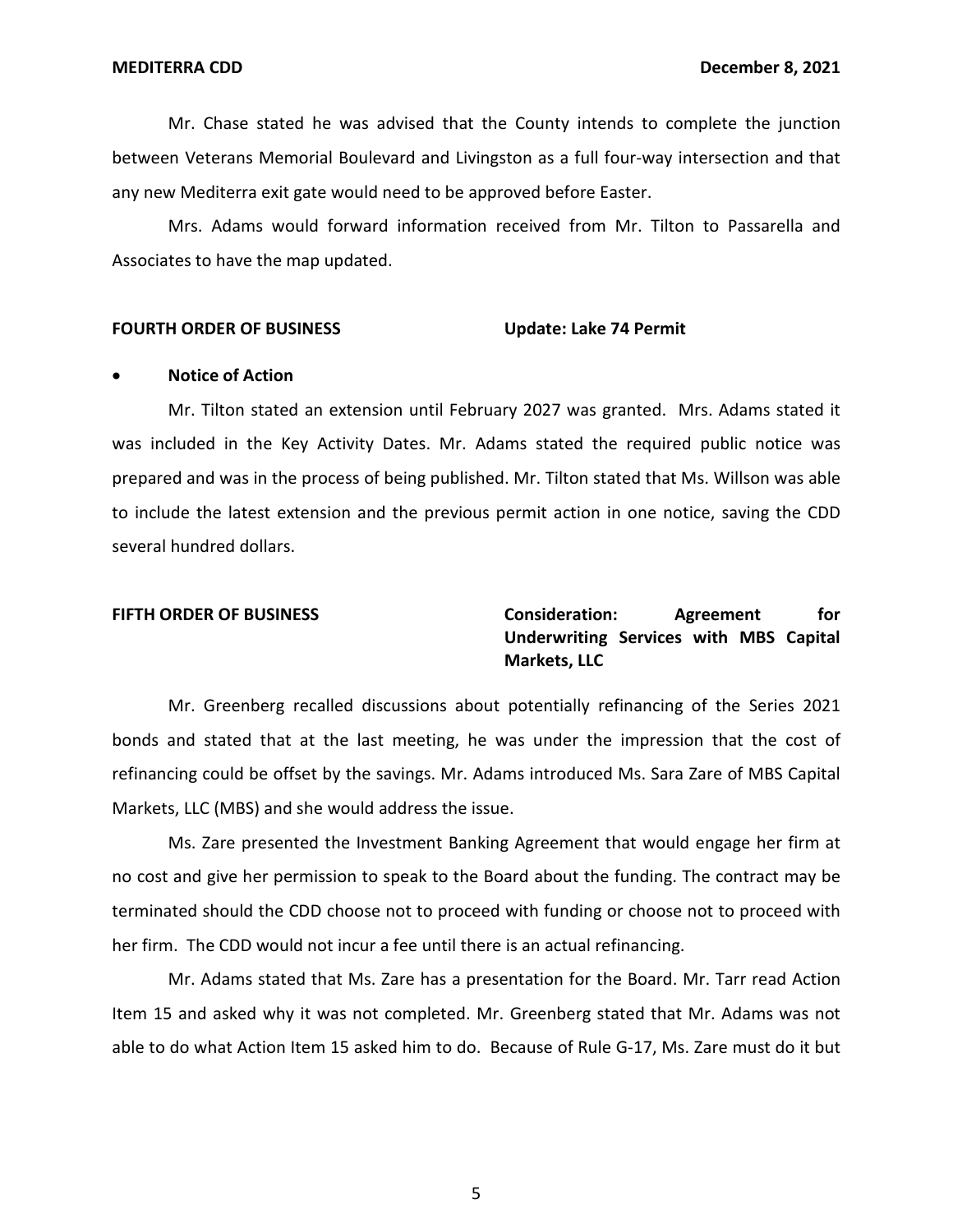Ms. Zare cannot deliver her presentation until the CDD signs the Agreement for Underwriting Services.

 **On MOTION by Mr. Tarr and seconded by Ms. Gartland, with all in favor, the Agreement for Underwriting Services with MBS Capital Markets, LLC, was approved.** 

Ms. Zare distributed the "Refunding Summary" presentation. She discussed MBS's history and experience in the industry and noted the following:

➢ The Series 2012 Bonds are outstanding in the amount of \$7.955 million. They are due May 1, 2031 and have a blended interest rate of 5.08% and is callable May 1, 2022.

 $\triangleright$  Estimated Refunding Results predict a possible interest rate of 2.35%.

 $\triangleright$  Assuming a rate of 2.35% the CDD may achieve an estimated 8.77% Net Present Value savings of \$697,779 and an estimated annual Debt Service reduction of 16.6% or an annual net reduction of \$169,463.

➢ The CDD's strength of credit lends itself to a bank opportunity. Ms. Zare recommended competitively bidding the loan to eight or nine banks and stated she would make the case to get the lowest cost of borrowing.

 $\triangleright$  The due date would not be extended and the par amount would not be increased.

Ms. Zare discussed revenue efficiencies and the process of working with the banks. She stated MBS does a dual track process so that the Board may consider term sheets and choose between a bank refinance and a public offering. Discussion ensued regarding the CDD's ability to lock in a rate, the possibility of eliminating the requirement for a reserve, a bank loan versus public offering and the Underwriter's compensation.

Mr. Greenberg asked if a new bond could be sold to Mediterra property owners. Ms. Zare stated she would have to inquire about whether that is permissible.

Mr. Greenberg asked Ms. Willson if her firm had experience with this type of venture. Ms. Willson stated her firm did not, but from initial review one year ago, she had not found anything prohibiting it and noted that legal fees for such an undertaking could be significant.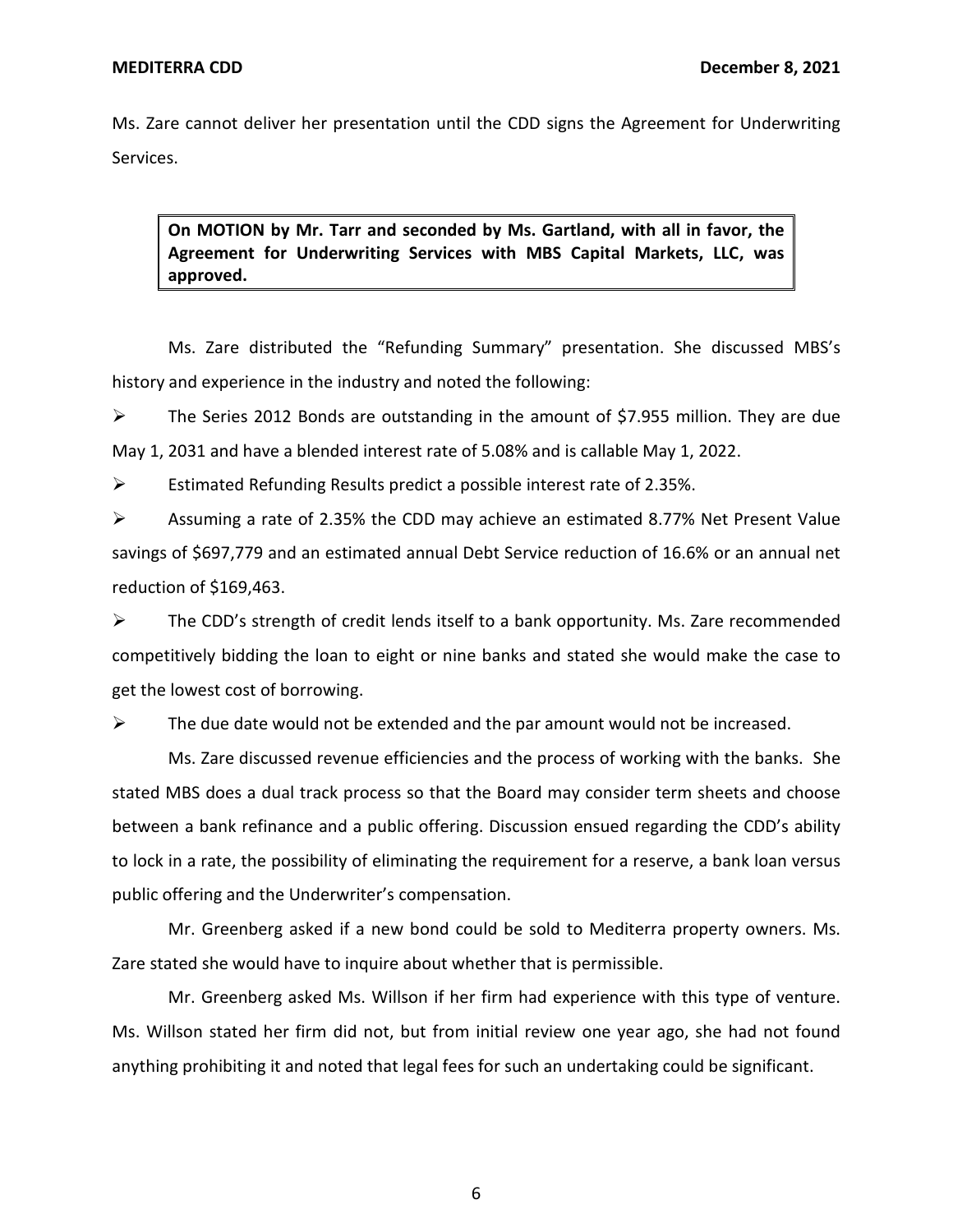Discussion ensued about reserve requirements for previous bond issuances and the dual track process.

The consensus was that Mr. Henry would be designated to work with Staff and Ms. Zare. Ms. Zare stated she would approach banks in January and intends on presenting term sheets at the January meeting. Ms. Zare responded to questions regarding rates, processes, fees and the advantages of bank loans. Discussion ensued regarding timing and current interest rates. Ms. Zare noted that residents would see a decrease in assessments.

Mr. Tarr recalled previous discussions as far back as June and stated he was unhappy that the process took so long. Ms. Zare noted the May 1, 2022 call date. Mr. Adams stated due to the timing requirements the Board would not have been able to begin work on a plan sooner due to lock-in limitations because a rate cannot be locked before February.

Ms. Zare stated her next step to begin the bank loan process would be to create a Credit Memorandum that she would share with Mr. Adams and Mr. Henry. Mr. Adams stated he would forward information about banking contacts with regard to previous CDD loans.

#### **SIXTH ORDER OF BUSINESS Discussion: AR Reporting Policy**

Mr. Greenberg recalled at the last meeting the Board was informed about a homeowner who failed to make a payment. Mr. Adams stated when the agenda was prepared 12 days in advance of the meeting, the payment had not been received, but payment was received prior to the meeting. Mr. Greenberg asked that an inquiry be made with Accounts Receivable before the meeting, if this type of situation arises in the future.

# **SEVENTH ORDER OF BUSINESS Discussion: Review of Aerator Failures and Repair Issues**

Mr. Greenberg stated he received reports and observed aerator failures on golf course ponds and asked how often aerators are checked. Mrs. Adams stated technicians should ensure that the aerators are operational when they are on the property weekly. Biannual maintenance work is also currently underway. Mr. Tarr stated he spoke with a technician who told him he did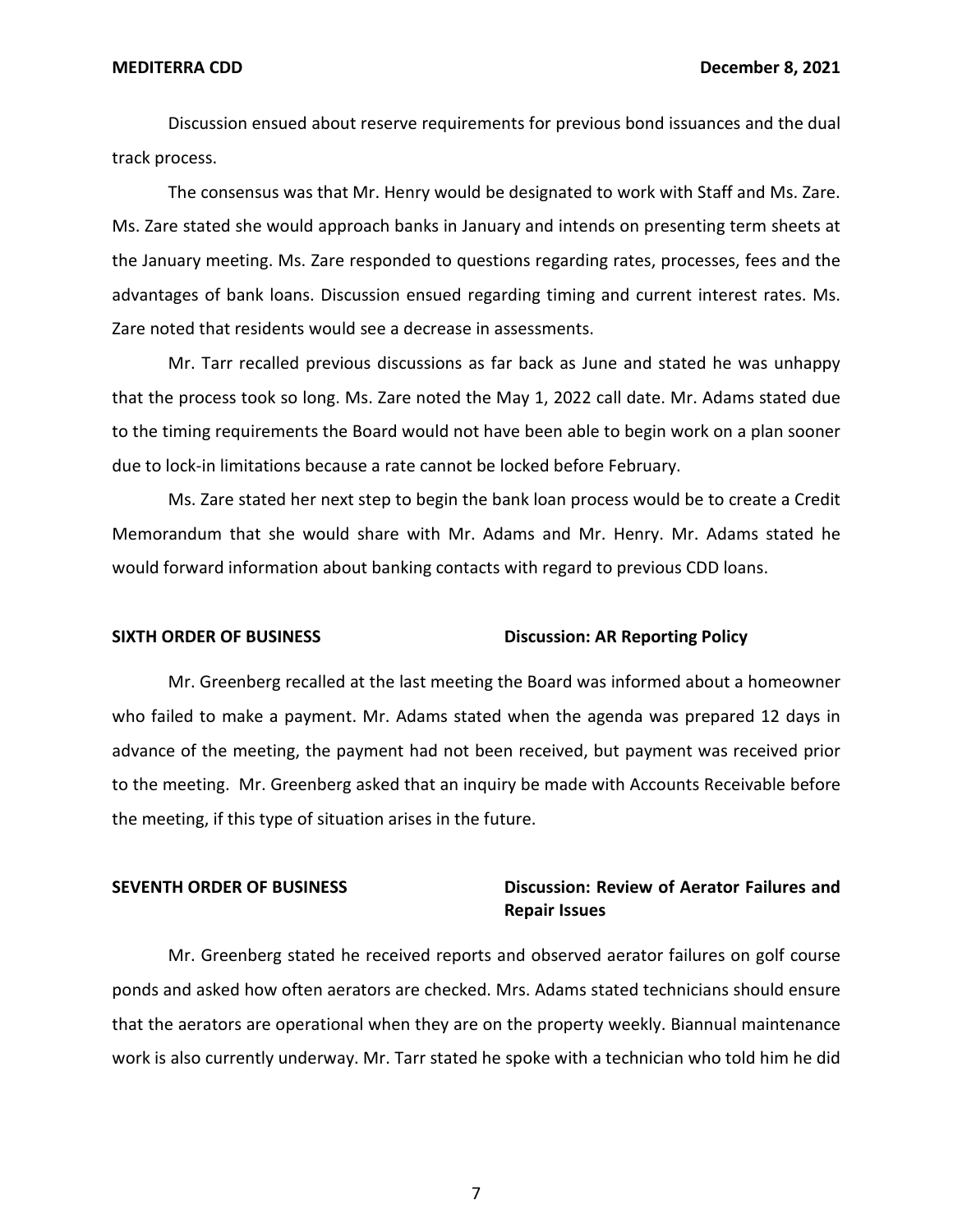not have a map of the aerators. Mrs. Adams stated she would address the issue with SOLitude, because all technicians should have maps and electronic resources.

Mr. Henry asked if a report should be compiled to address aerator issues to understand the scope of the problem. Mrs. Adams stated the only issue she was aware of is recurring delays with obtaining parts and working with warranty replacements. Mr. Adams stated other CDDs are experiencing delays and issues due to nationwide parts shortages. Mr. Greenberg stated a report may be helpful but SOLitude should be contacted first.

Mr. Greenberg stated he would like the annual report to include an explanation of the situation and a request that residents report aerator failures.

Discussion ensued regarding the electrical boxes that power the aerators. Mrs. Adams stated when one power source recently caught fire, five lakes were without power and aeration for a little while, but it had since been repaired.

### **EIGHTH ORDER OF BUSINESS Discussion: February Meeting Date Change**

Mr. Adams stated The Club advised that the meeting room is not available on February 16, 2022. Discussion ensued to change the meeting date and time and the consensus was that a morning meeting would be preferable. This item was deferred.

# **NINTH ORDER OF BUSINESS Acceptance of Unaudited Financial Statements as of October 31, 2021**

Mr. Greenberg presented the Unaudited Financial Statements as of October 31, 2021.

 **On MOTION by Mr. Henry and seconded by Ms. Wheeler, with all in favor, the Unaudited Financial Statements as of October 31, 2021, were accepted.** 

# **TENTH ORDER OF BUSINESS Approval of October 20, 2021 Regular Meeting Minutes**

Mr. Greenberg presented the October 20, 2021 Regular Meeting Minutes.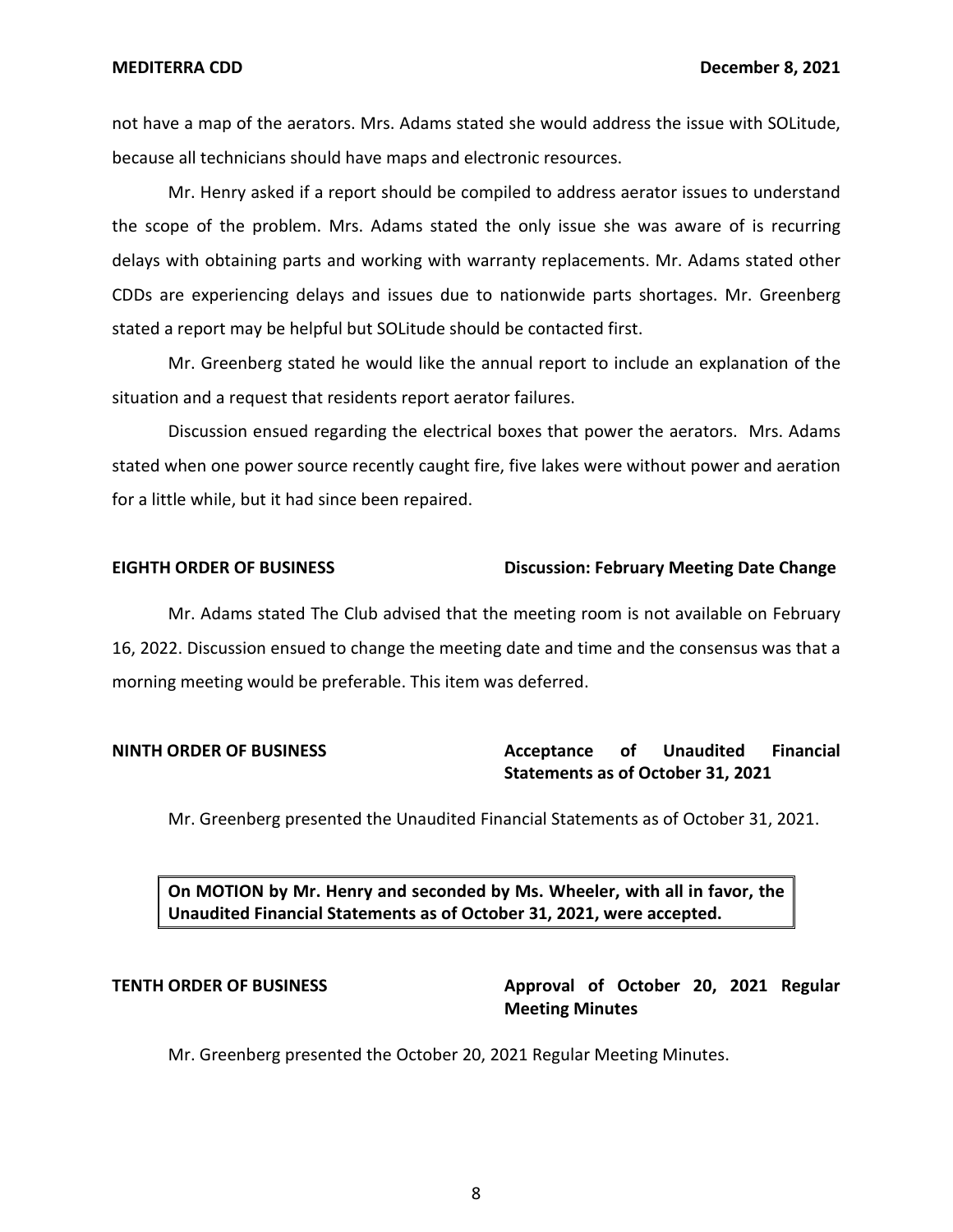Mrs. Adams stated Ms. Wheeler submitted an edit to Line 180; the change was made at Corporate and a revised version was sent to the Board.

Discussion ensued regarding what would be an adequate amount of time for the Board to receive the draft meeting minutes for review and submit their revisions to Management for inclusion in the agenda for each upcoming meeting. Mr. Greenberg stated that one option may be to submit revisions on the record at the meetings. Ms. Wheeler suggested changes be submitted to Mrs. Adams. Mr. Greenberg stated that would be fine for typographical type changes, but not substantive changes.

Mr. Greenberg asked that Board Members have three full days to review minutes before the agenda package is sent. Mrs. Adams stated she would advise the Transcription Department of this.

The following change was made:

Line 152: Change "October 20" to "November 17"

Mr. Tarr asked how revisions to Minutes are posted. Mr. Adams stated the previous version of the minutes posted on the CDD website are replaced with the new version.

 **On MOTION by Mr. Henry and seconded by Ms. Wheeler, with all in favor, the October 20, 2021 Regular Meeting Minutes, as amended to include the edit noted and any edits submitted to Management, were approved.** 

Mr. Tarr asked how revisions to the minutes are verified. Mrs. Adams stated Corporate Staff processes revisions and in addition to recordings, Staff's meeting notes are scanned and saved.

### **ELEVENTH ORDER OF BUSINESS STATES STAFF REPORTS**

**A. District Counsel:** *Hopping Green & Sams, P.A.* 

# • **Consideration of Kutak Rock LLP Fee Agreement**

Mr. Greenberg recalled that Mr. Johnson and Ms. Willson's practice group joined Kutak Rock, LLP. He stated the agreement was standard and mirrored the old agreement with their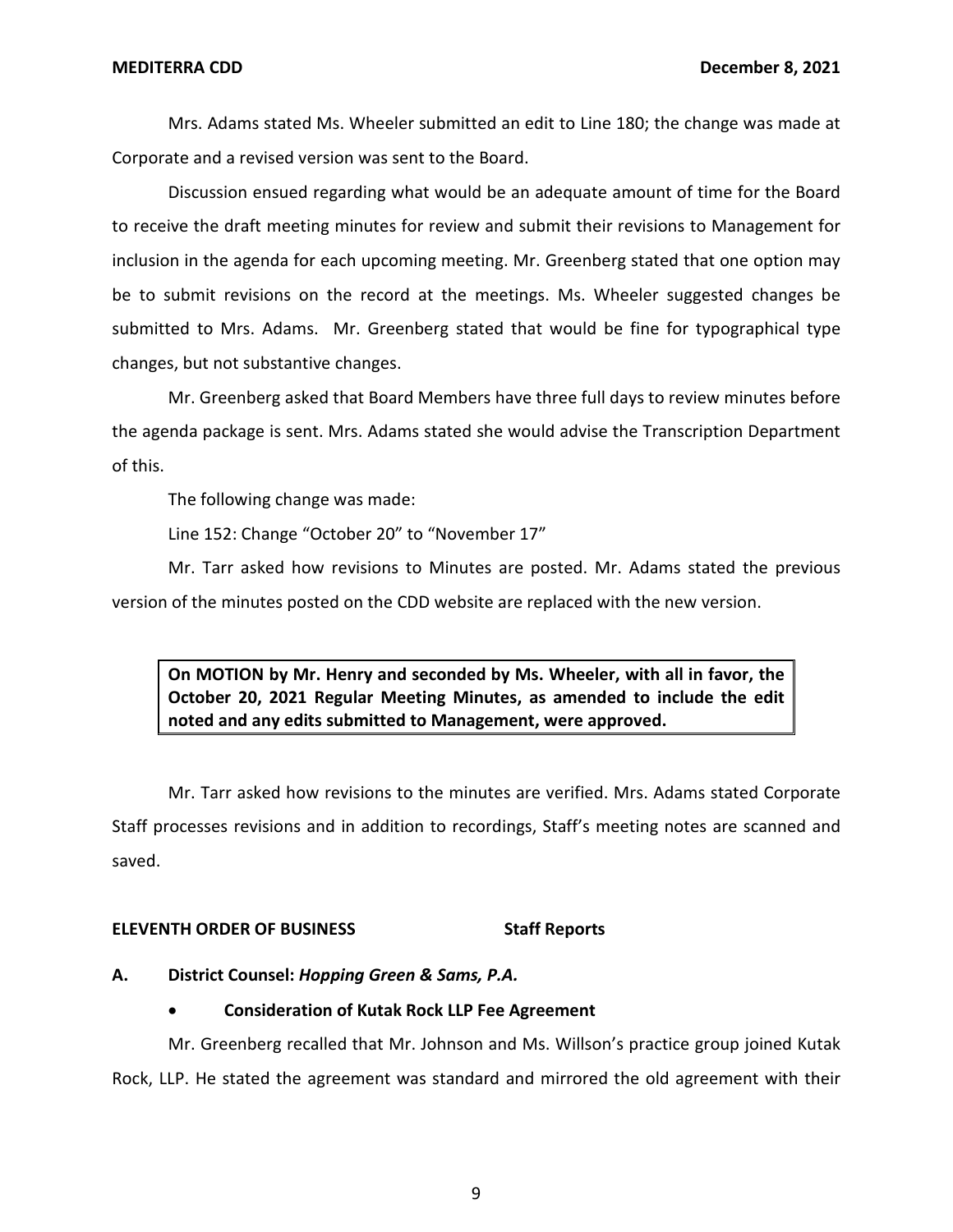prior firm. He requested that Item III be amended to reflect that client files may not be destroyed without asking the Board's permission first. He stated the CDD would require a period of time in which to decide whether the CDD would retain the files or allow Kutak Rock to destroy them.

Ms. Willson stated that provision in the Agreement would be modified accordingly.

 **On MOTION by Mr. Tarr and seconded by Ms. Gartland, with all in favor, the Kutak Rock, LLP Fee Agreement and authorizing the Chair to execute, were approved.** 

# **B. District Engineer:** *Johnson Engineering, Inc.*

There was no report.

# **C. District Manager:** *Wrathell, Hunt and Associates, LLC*

# • **NEXT MEETING DATE: January 19, 2022 at 3:00 P.M.**

o **QUORUM CHECK** 

The next meeting would be held on January 19, 2022.

### **D. Operations Manager:** *Wrathell, Hunt and Associates, LLC*

### • **Key Activity Dates**

The November Key Activity Dates Report was included for informational purposes and would be updated as needed.

Mr. Greenberg asked if there was an entry related to the bonds. Mr. Adams stated it must be done prior to May 1 and the call timing is 45 days in advance to put on notice. Mr. Adams stated it would be done well in advance.

Mr. Tarr questioned why "Wetland Maintenance" referred to Cintron's three-year program. Mrs. Adams stated a revised Key Activity Dates Report was prepared but did not make it into the agenda. She would email the most current Report to the Board.

Mr. Tarr stated that Mr. Tim Richards was no longer the MCA General Manager. Ms. Wheeler stated the new employee would not begin until January 1, 2022. Mr. Adams stated the task of updating the CDD computer in the MCA office more complex than anticipated and Staff was moving away from the new computer.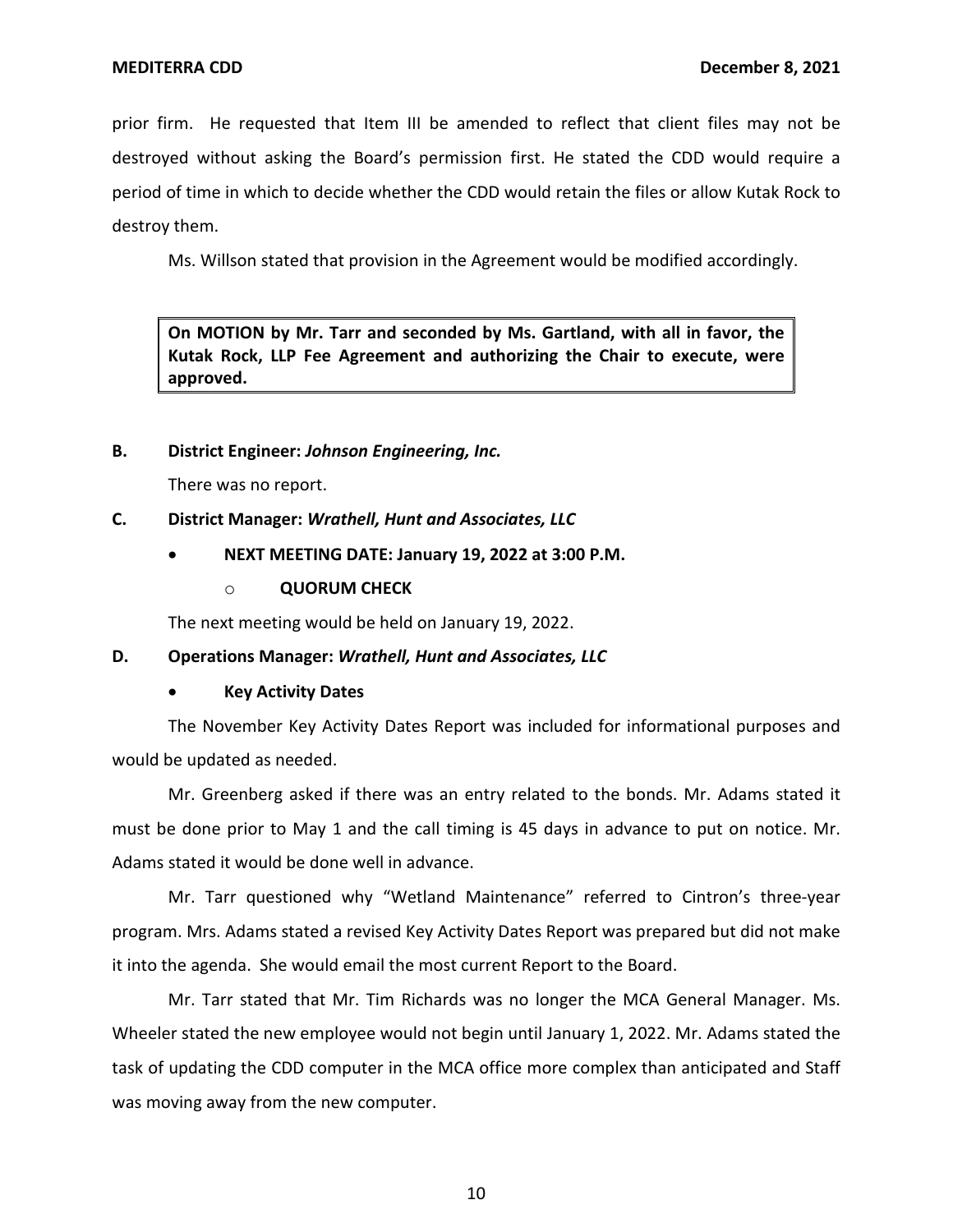Mr. Tarr questioned the "Qualified Public Depositor Annual Report to CFO" entry. Mr. Adams stated the Auditor would certify that it was completed. Mr. Greenberg stated it would be included in the Audit report. Discussion ensued regarding when the Audit would be received and when confirmation of filing would be received. Mr. Adams stated the confirmation would be a clean audit. Mr. Adams located the Report on the District server and stated he would forward the information to Mr. Tarr. He noted that it is a simple report from the Treasurer to the Chief Financial Officer of the State on a form created by the State Department of Financial Services. It includes the CDD's FEIN number and the CDD's Qualified Public Depositor and the number of the bank itself. Mr. Tarr asked if it was filed for the new Mediterra CDD, and not Mediterra North and South. Mr. Adams stated he would email the Report to Mr. Tarr.

### **TWELFTH ORDER OF BUSINESS** Action/Agenda or Completed Items

Item 15 would be deleted.

Mrs. Adams stated Items 17, 18, 19, 20, 21, 24, 25, 26, 30 and 31 were all previously completed but the "Possibly Completed Before Next Meeting" column was erroneously marked. It was decided that this column would be deleted from the Action/Agenda and Completed Items List.

# **THIRTEENTH ORDER OF BUSINESS Old Business**

# • **Status: Review of Properties with a Fence and Any Unimproved Land/Letter to London Bay Homes**

Mr. Greenberg stated the encroaching fence was removed and replaced and London Bay paid for it and the affected homeowner was very satisfied. He was unaware of any others. Mr. Tilton stated he was not aware of any other affected homeowners.

#### **FOURTEENTH ORDER OF BUSINESS Supervisors' Requests**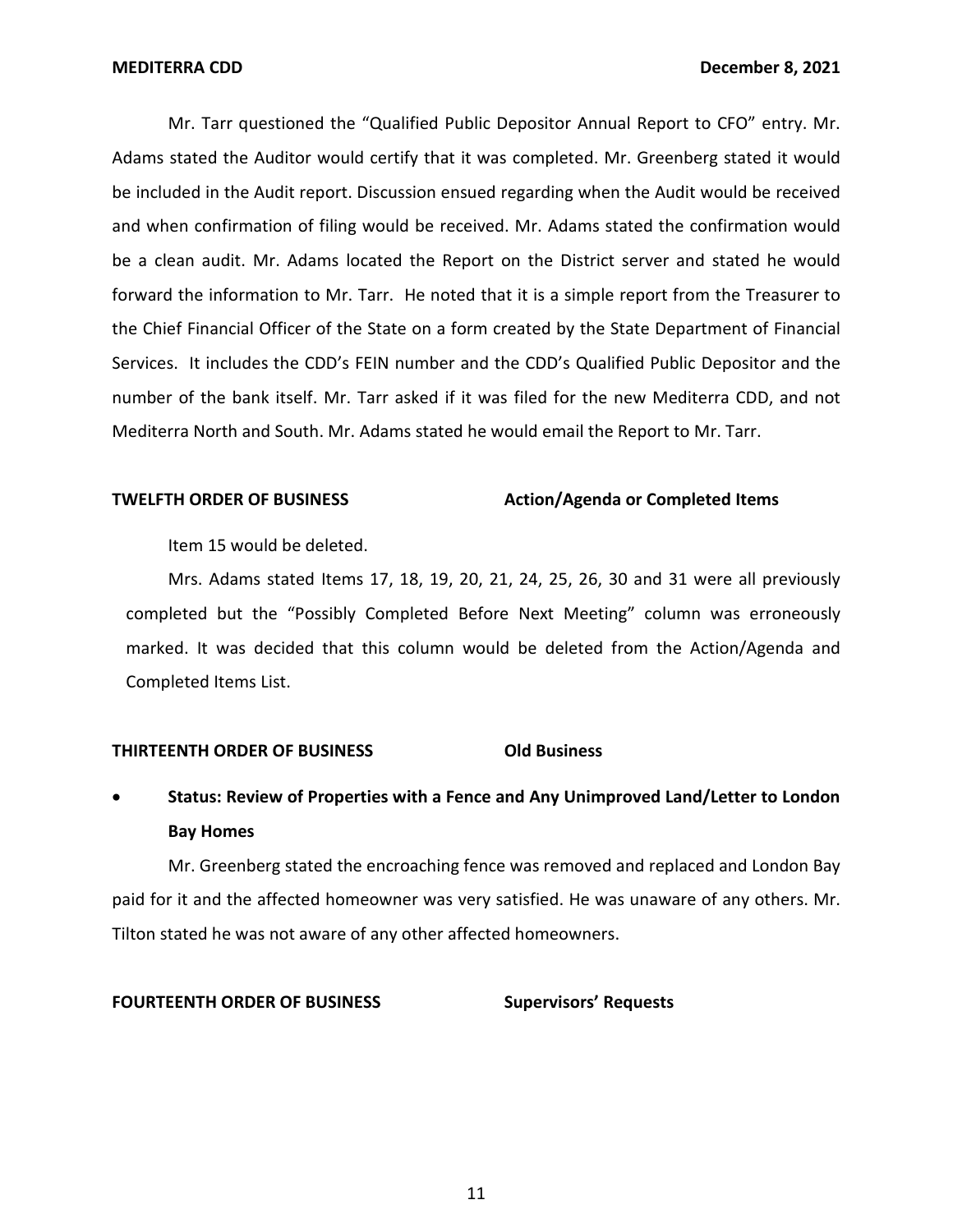Mr. Tarr stated that he and Ms. Gartland were tasked with addressing the website. Ms. Gartland stated her understanding that she and Mr. Tarr must discuss the website at a noticed public meeting and asked if there is a better way to address the issue.

Mr. Greenberg stated that one Board Member could manage the project.

Mr. Tarr asked what the project is trying to achieve. Mr. Greenberg stated the goal is a more informative, easier to use and easier to navigate website. Mr. Tarr stated while he was very impressed with another CDD's website, he believed the CDD achieved cost efficiency by using Wrathell Hunt's standard design.

Mr. Greenberg stated the options are to leave the website as it is, hire an outside firm or solicit residents to design a website. Mr. Tarr stated he felt unqualified for this project. Mr. Greenberg believed that not many residents utilize the website and until people complain or request an upgrade, it would be a waste of time. The consensus was not to pursue a new website design at this time. Ms. Wheeler asked if there was a counter of the visitors to the CDD website. Mr. Adams would ask if a counter could be added.

Mr. Tarr asked Mr. Tilton for the status of the work that Johnson Engineering would be performing at Imperial Golf Village. Mr. Tilton stated his firm is under contract and a meeting was scheduled with the Project Manager. The project would involve reviewing the areas that drain through Imperial Golf Village and out to the Cocohatchee. It was known that some problems exist and his firm was hired to determine which areas should be worked on first. He stated that the south end of Mediterra, the road, the high school and some property to the east drain through their stormwater system.

Mr. Tarr asked if the CDD should be concerned about the next hurricane season given all the changes. Mr. Tilton stated he would not have additional concern because the CDD's main outfall would be unchanged and the only change to the southwest corner will be to extend the pipe. A large pipe was included in the plans. Mr. Tilton stated that Mediterra is far enough uphill that water would continue flowing. He stated he would be more concerned for the community to the south if their pipe is too small.

Regarding Mr. Tarr's earlier question about the QPD Reports, Mr. Adams stated the Report for the South includes the Mediterra consolidated FEIN number and the Truist account.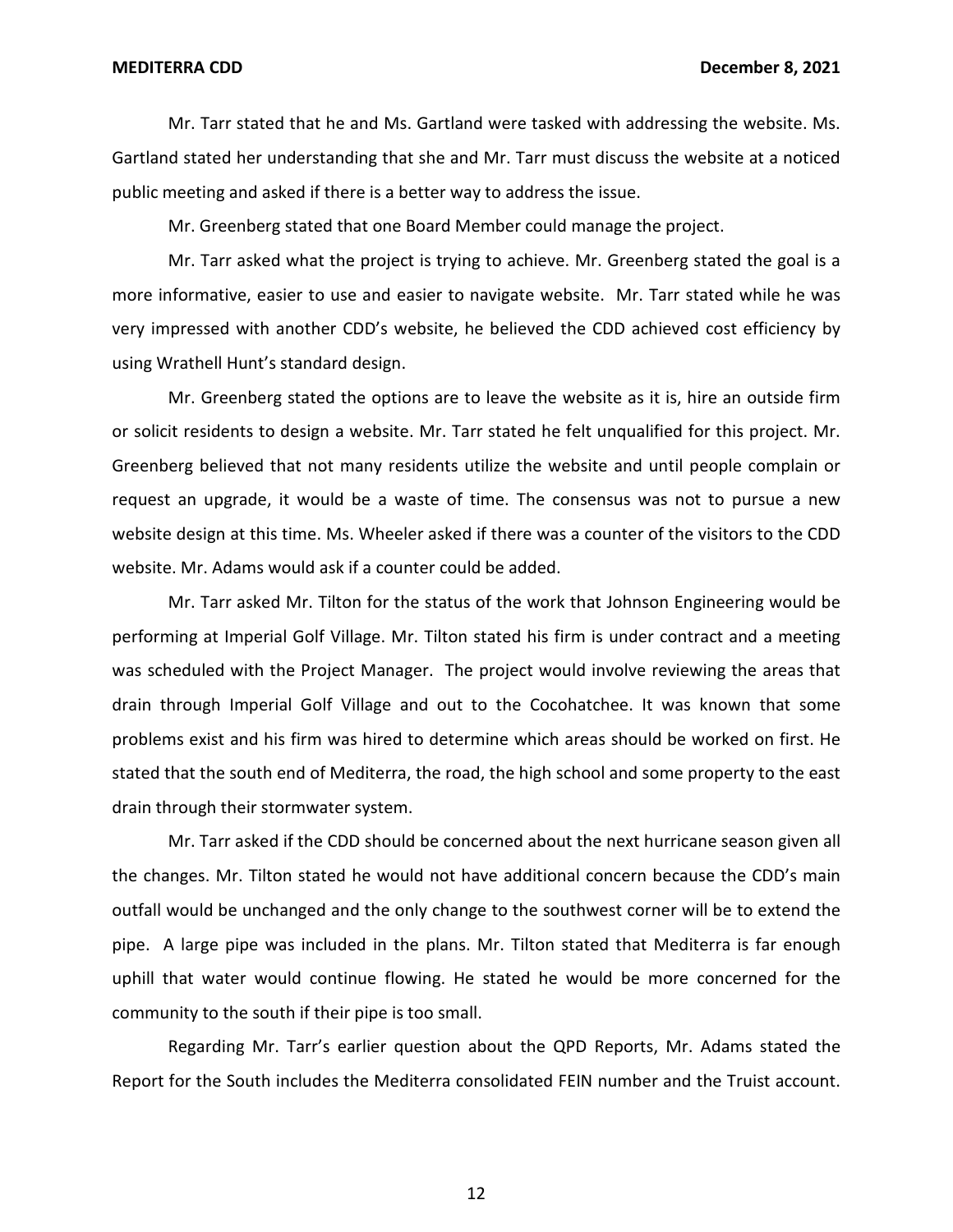Mediterra North has no FEIN number and only has the account number for the Truist general fund with a balance of approximately \$600. Accounting was asked to close out the account. Mr. Tarr asked if there should be a name change given that it is no longer Mediterra South CDD. Mr. Adams stated the form comes from the State. Mr. Tarr asked if this was the same problem experienced with Collier County in the past. Mr. Greenberg suggested the next time the Mediterra North CDD form is submitted, it should be marked "No Longer in Existence."

### **FIFTEENTH ORDER OF BUSINESS Public Comments**

There were no public comments.

# **SIXTEENTH ORDER OF BUSINESS Adjournment**

There being nothing further to discuss, the meeting adjourned.

 **On MOTION by Ms. Gartland and seconded by Ms. Wheeler, with all in favor, the meeting adjourned at 4:47 p.m.** 

# [SIGNATURES APPEAR ON THE FOLLOWING PAGE]